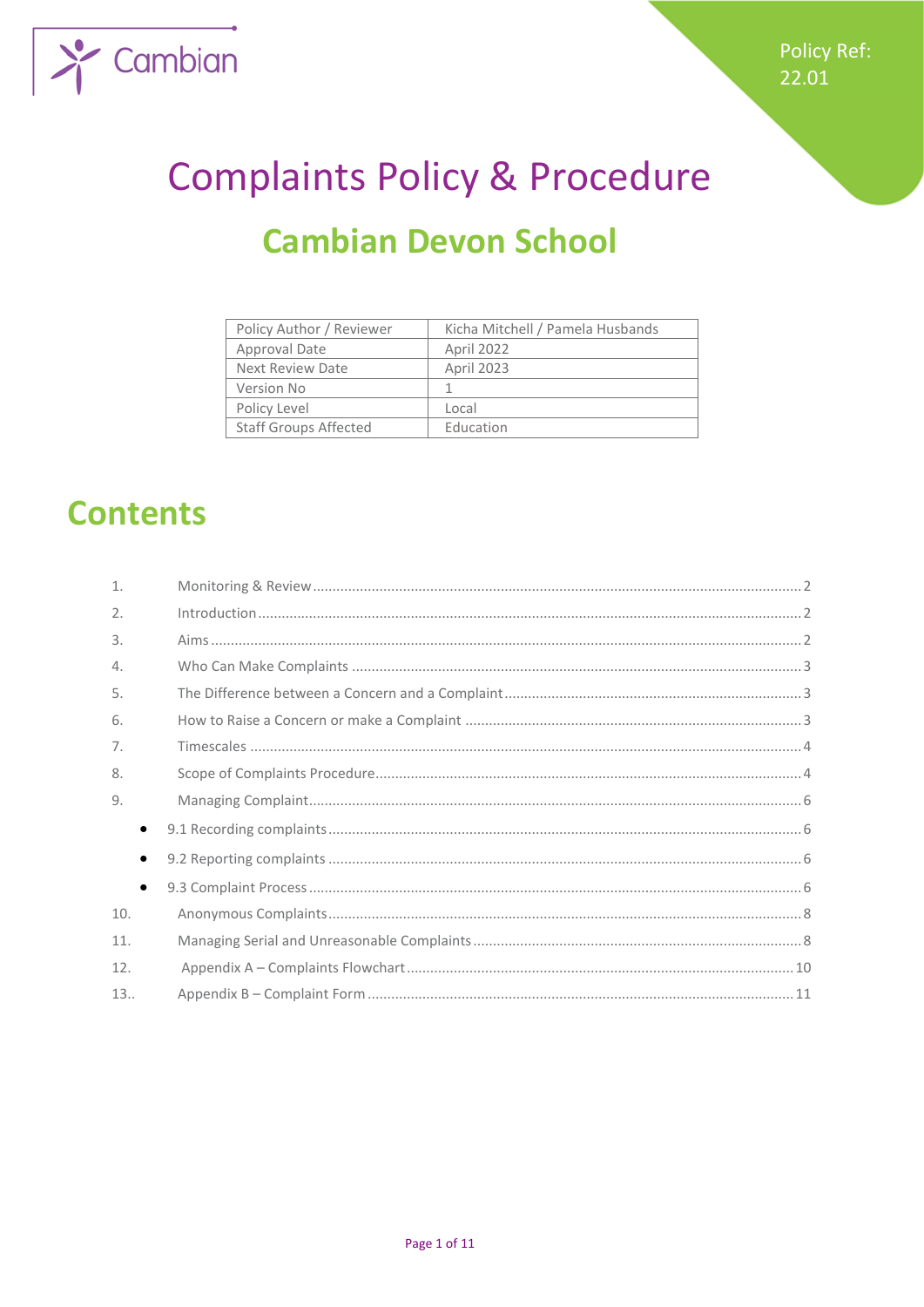

# 1. Monitoring & Review

The headteacher will undertake a formal review of this policy & procedure for the purpose of monitoring and of the efficiency with which the related duties have been discharged, by no later one year from the date of approval shown above, or earlier if significant changes to the systems and arrangements take place, or if legislation, regulatory requirements or best practice guidelines so require.

Signed: Pamela Husbands Headteacher April 2022

### 2. Introduction

Our school aims to meet its statutory obligation when responding to complaints from parents of pupils at the school and other stakeholders.

We want you and your child to be completely satisfied with the quality of service you receive from all of us here at Devon School. If you are unhappy or worried about anything, then we are here to listen and help.

Rarely, despite our best efforts, things do go wrong and you may wish to raise this with us. Devon School takes concerns and complaints very seriously and will make every effort to resolve matters as quickly as possible. We try to resolve concerns or complaints by informal means where possible. Where this is not possible, formal complaint procedures will be followed. We understand that there may be occasions when you may wish to raise a concern formally, in which case Devon School will endeavour to resolve the issue through the stages outlined in this complaint's procedure.

You can access the school complaints procedure via our website: [https://www.cambiangroup.com/specialist-education/our-schools/semh-schools/cambian](https://www.cambiangroup.com/specialist-education/our-schools/semh-schools/cambian-scarborough-school/reports-policies)[scarborough-school/reports-policies](https://www.cambiangroup.com/specialist-education/our-schools/semh-schools/cambian-scarborough-school/reports-policies) or, if you prefer, you can request a printed copy by calling the school on 01723 582073.

## 3. Aims

The school aims to give the complainant an opportunity to make our complaint procedure transparent and straightforward. We aim to

- Treat all complainant with respect and courtesy
- Be impartial and non- adversarial
- Address all points at issues
- Provide a prompt response
- Facilitate a full and fair investigation by independent person or panel where necessary
- Keep complainant informed of the progress of the complaints processes
- Be sensitive to the needs of all parties involved and make reasonable adjustments where necessary to allow
- Ensure that all decisions made are reasonable, fair, lawful, proportionate and rational
- Learn from findings and recommendations and make improvement to our school and the services we provide.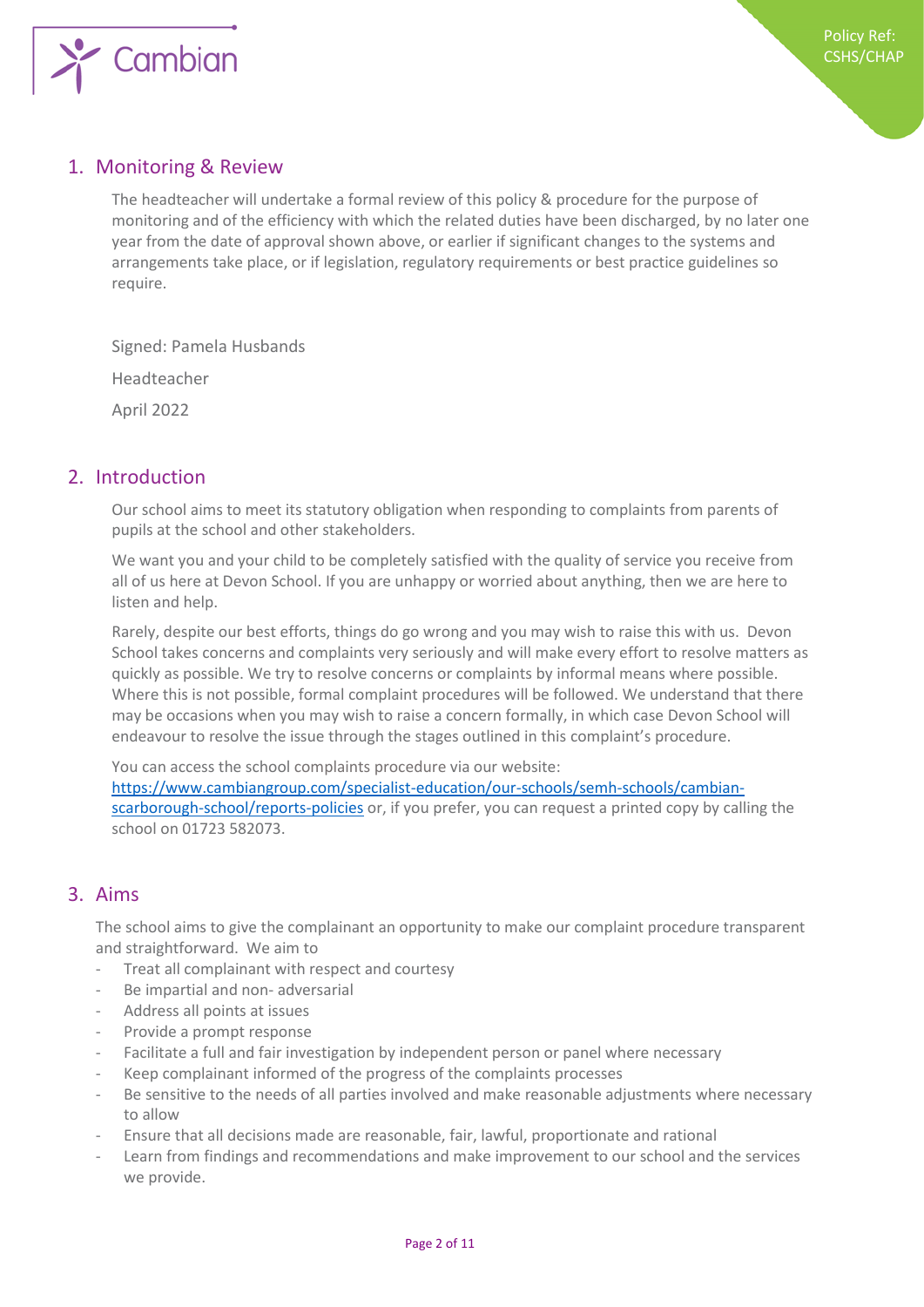

### 4. Who Can Make Complaints

Our complaints procedure is not limited to parents or carers of children and young people that are registered at Devon School; any person, including members of the public, may make a complaint to the school about any provision of facilities or services that we provide. The individual, group or agent making the complaint is referred to as a **complainant** throughout this policy

We ask all complainants to follow our procedures and cooperate with the school and treat all those involved with respect and give us a fair chance to deal with the complaint that you have raised.

Staff who wish to make a complaint are to follow the Grievance Policy (which encourages informal resolution ahead of the formal grievance process) or the Whistleblowing Policy.

#### 5. The Difference between a Concern and a Complaint

A **concern** may be defined as: 'an expression of worry or doubt over an issue considered to be important for which reassurances are sought'.

A **complaint** may be defined as: 'an expression of dissatisfaction however made, about actions taken or a lack of action'.

It is in everyone's interest that concerns and complaints are resolved at the earliest possible stage. Many issues can be resolved informally, without the need to use the formal stages of the complaint's procedure.

#### 6. How to Raise a Concern or make a Complaint

A concern or complaint can be made in person, in writing or by telephone. Concerns may be made by a third party acting on behalf of a complainant, as long as the appropriate consents have been given.

Complaints against education staff (with the exception of the headteacher) should be made in the first instance, to the Headteacher (Pamela Husbands).

To support the complaints process, we have a standardised form available (please see page 9) or you may prefer to send in a letter or email.

Paper copies of the standardised complaints form are available from the school office; please ask the receptionist if you require one by calling 01803 524537 or in person or by emailing pamela.husbands@cambiangroup.com.

Please mark written complaints as Private and Confidential and for the attention of **Pamela Husbands.** Our address to send written complaints to is:

**Cambian Devon School**

**52 Borough Road**

**Paignton** 

**TQ4 7DQ**

Our telephone number is **01803 524537**

Our Headteacher's email address is [pamela.husbands@cambiangroup.com](mailto:pamela.husbands@cambiangroup.com)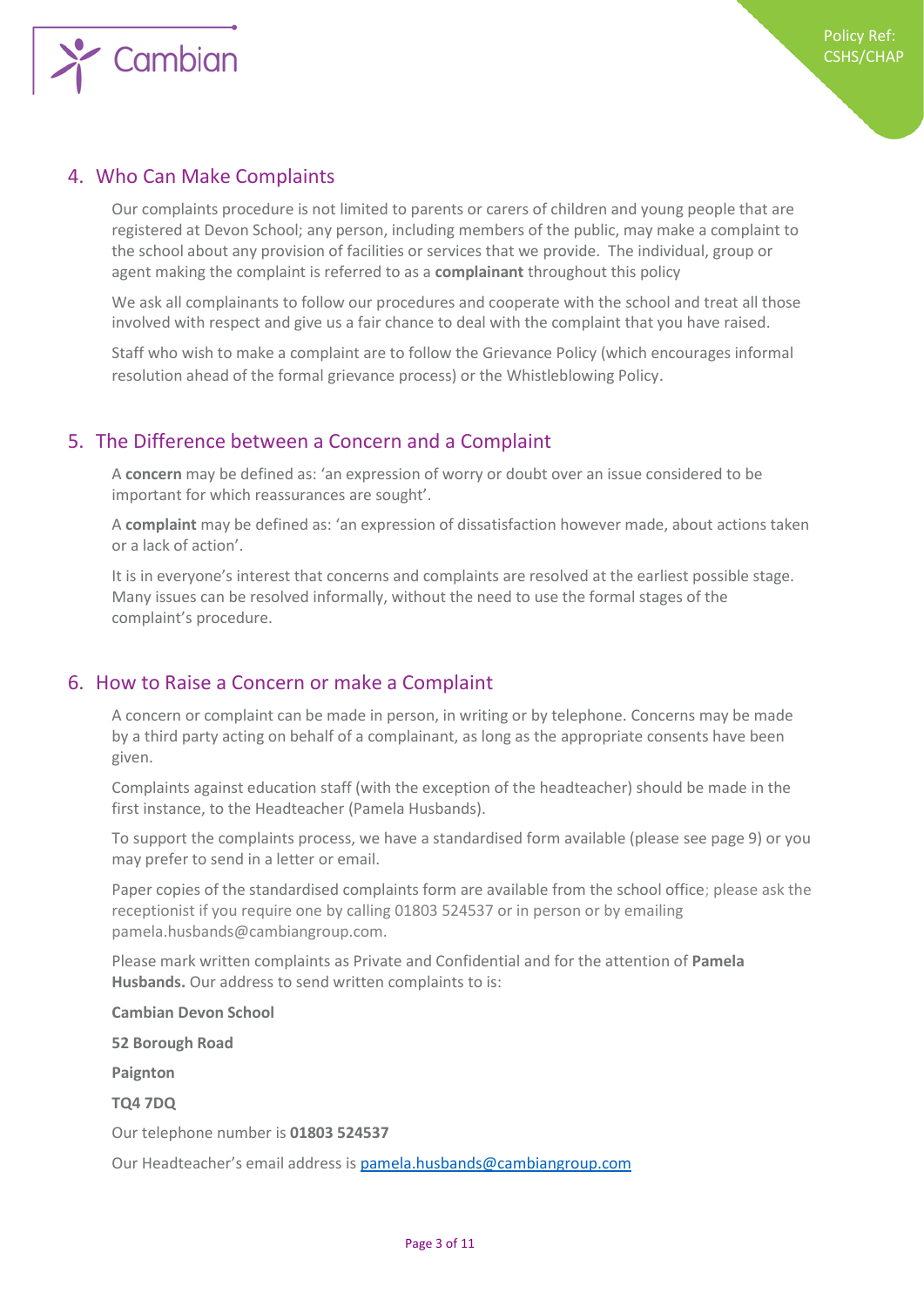# Cambian

Complaints that involve or are about the headteacher should be addressed to Kicha Mitchell, SEMH Schools Lead for Education. Please mark envelopes as Private and Confidential.

Our Regional Lead's email address is [kicha.mitchell@cambiangroup.com](mailto:kicha.mitchell@cambiangroup.com)

It is advisable that complainants do not approach individual governors to raise concerns or complaints initially. They have no power to act on an individual basis and it may also prevent them from considering complaints should they need to be involved at a later stage.

We will consider making reasonable adjustments, if required, to enable complainants to access and complete the complaints procedure such as providing information in alternative formats, assisting complainants in raising a formal complaint or holding meetings in accessible locations.

There is a **useful flowchart on Page 8 of** this guide to help you with any questions, concerns or complaints you may have. If you have difficulty discussing a concern with a particular member of staff, we will respect your views. In such cases our headteacher; Pamela Husbands, will refer you to an appropriate member of the Education team so that you can discuss your concerns in confidence. However, it may be that you would prefer the matter to be managed directly by the school, in which case the headteacher; Pamela Husbands, will be available for you.

# 7. Timescales

You must raise the complaint within three months of the alleged incident or where a series of associated incidents have occurred within three months of the last of these incidents. We will consider complaints made outside of this time frame if exceptional circumstances apply.

We will respond to acknowledge your complaint within 48 hours during term time Complaints will be considered and resolved as quickly and efficiently as possible. We will consider complaints made outside of term time to have been received on the first school day **after** the holiday period and will acknowledge within 48 hours after first day.

As each complaint will require bespoke management, and whilst we have indicated specific timeframe within this policy they may not be practical in all case. As such, each case will be managed uniquely and within realistic timeframes. Where further investigations are necessary, revised time limits may need to be set. The complainant will be sent details of any new deadline and an explanation for the delay. It is important to note that if other bodies are investigating aspects of the complaint, for example the police, local authority, safeguarding teams or tribunals, this may impact our ability to adhere to the timescales within Cambian's Complaints Policy or result in the procedure being suspended until those public bodies have completed their investigations.

# 8. Scope of Complaints Procedure

This procedure covers all complaints relating to the provision of services delivered by the school, other than complaints that are dealt with under other statutory procedures, including those listed below: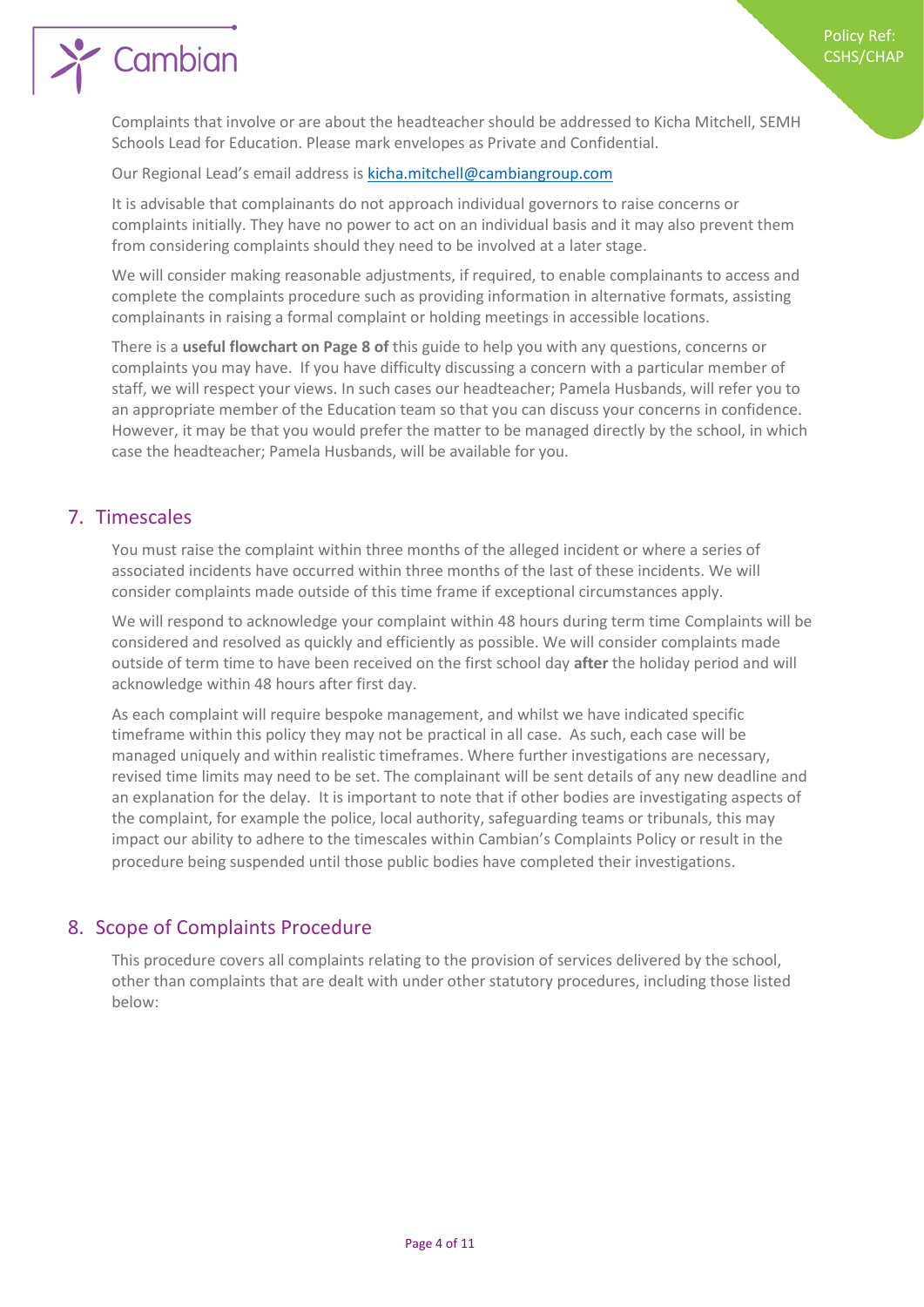#### Policy Ref: CSHS/CHAP

| <b>Who to Contact</b>                                                                                                                                                                                                                                                                                                                                                                                 |
|-------------------------------------------------------------------------------------------------------------------------------------------------------------------------------------------------------------------------------------------------------------------------------------------------------------------------------------------------------------------------------------------------------|
| Name of Commissioning Manager<br>pamela.husbands@cambiangroup.com                                                                                                                                                                                                                                                                                                                                     |
| Complaints regarding specific safeguarding concerns are<br>managed under our Child Protection and Safeguarding Policy<br>and in accordance with statutory guidance.<br>If you have serious concerns, you may want to discuss these<br>directly with our Education Lead for SEMH Schools, Kicha<br>Mitchell (kicha.mitchell@cambiangroup.com) or talk to your<br>child's social worker if appropriate. |
| Further information about raising concerns regarding<br>permanent exclusion can be found at: www.gov.uk/school-<br>discipline-exclusions/exclusions<br>Complaints about the application of the Behaviour Policy are<br>made via our complaints procedure.                                                                                                                                             |
| We have an internal whistleblowing procedure for all of our<br>employees. This also includes temporary staff and<br>contractors.                                                                                                                                                                                                                                                                      |
| These should be directed to the providers of the services<br>concerned                                                                                                                                                                                                                                                                                                                                |
| Complaints from staff will be managed under Cambian's<br>Grievance Policy.                                                                                                                                                                                                                                                                                                                            |
| Complaints about staff will be dealt with under Cambian's<br>Disciplinary Policy and procedures if appropriate.<br>Complainants will not be informed of any disciplinary action<br>taken against a staff member as a result of a complaint.<br>However, the complainant will be notified if the matter is<br>being addressed.                                                                         |
|                                                                                                                                                                                                                                                                                                                                                                                                       |

 $\sum$  Cambian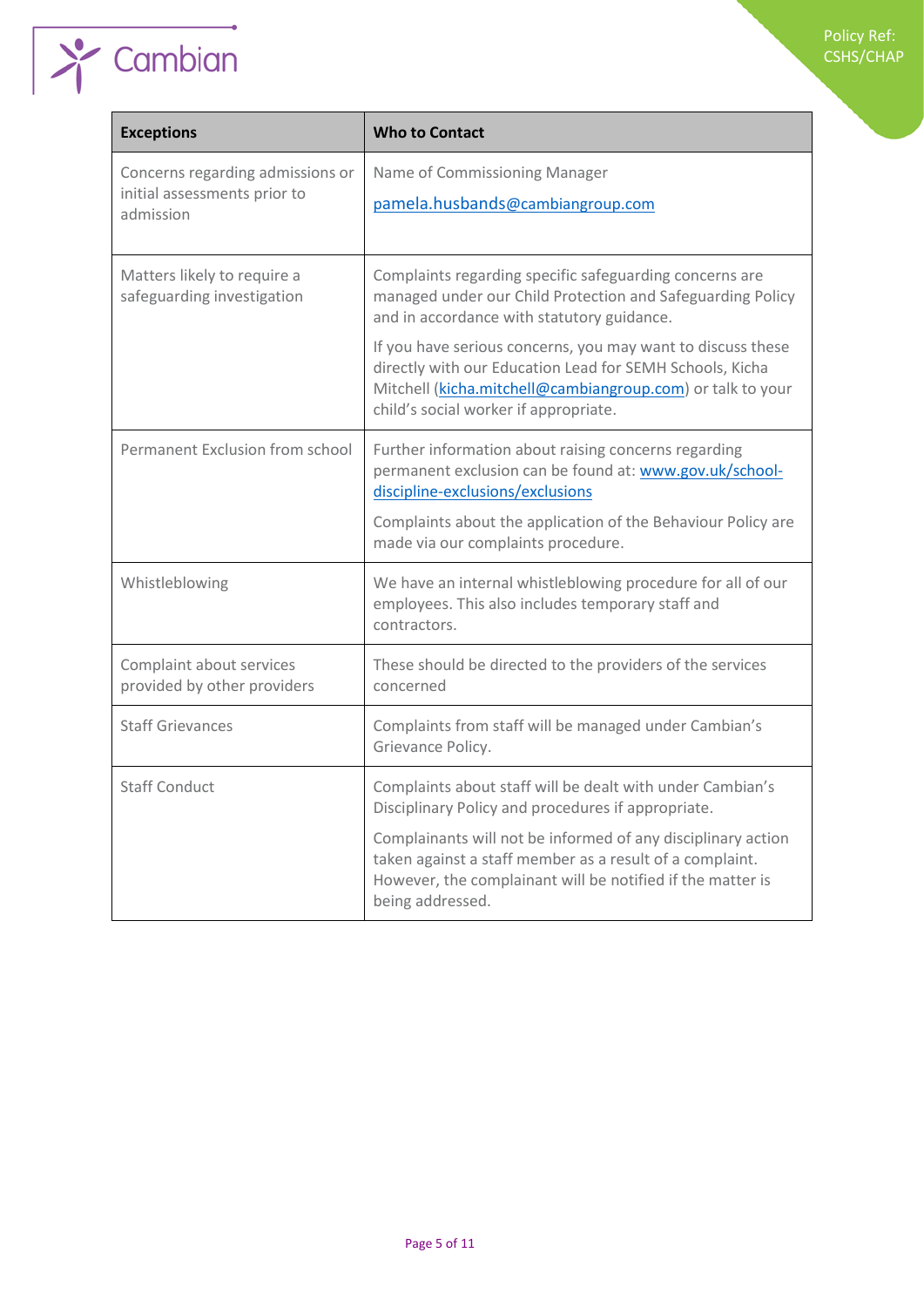

# 9. Managing Complaint

#### 9.1 Recording complaints

A written record will be kept of all complaints. This will be logged on Behaviour Watch. This complaint log and all associated documents will be confidential and restricted to Headteacher and/or complaints coordinator.

This record / log should include:

- the date that the complaint was made
- who made the complaint
- who received the complaint
- when complaint was acknowledged
- Actions taken and by whom
- findings and investigations and will
- state at what stage of the complaint has been resolved (Informal, Formal or Appeals panel)
- where the complaint was upheld or not, wholly or partially

All correspondences, statements and record in relation to each individual complaint are to be made available to Inspectors under section 109 of the 2008 Act.

#### 9.2 Reporting complaints

All complaints are to be reported to proprietors through submission of weekly Key Performance Indicators (KPI). All formal complaints against staff should be reported to the Regional Education Lead as well as the Human Resources Business Partner.

The number of formal complaints from the preceding year should be reported on the school website.

#### 9.3 Complaint Process

#### Stage 1: **Informal procedures**

Complaint should raise issue as soon as possible to the relevant member of staff or headteacher as appropriate either in person, by email or telephone. If you are unclear who to complain to please ring the office. The school takes informal concerns seriously and makes every effort to resolve the matter quickly, which may involve clarification or provision of information. The school will acknowledge your complaint within 48 hours during term time and outside of term time 48 hours from the first day back. (how?) the informal stage may involve meetings with the complainant and the headteacher and those involved in the complaint. We aim to resolve within 5 school days from the first day of the complaint. If the complainant is not satisfied with the responses from the informal stage, it will be escalated to the formal complaint stage.

#### Stage 2**: Formal procedures**:

Formal complaint can be raised in writing (letter or email), phone or in person or by a third party acting on behalf of the complainant to the headteacher of the school. The complainant should provide details such as relevant dates, times and relevant documents and indicate what they feel would resolve the complaint. The headteacher will record date of receiving the complaint and keep a log of all actions and outcomes.

Your complaint will be investigated and the findings reported back to you within 20 school days from receipt. If it is not possible to complete the report within 20 school days, you will be kept informed of the progress and the likely completion date. When your complaint has been investigated, you will be invited to meet with the headteacher and /or the investigating manager to discuss the findings of the complaint.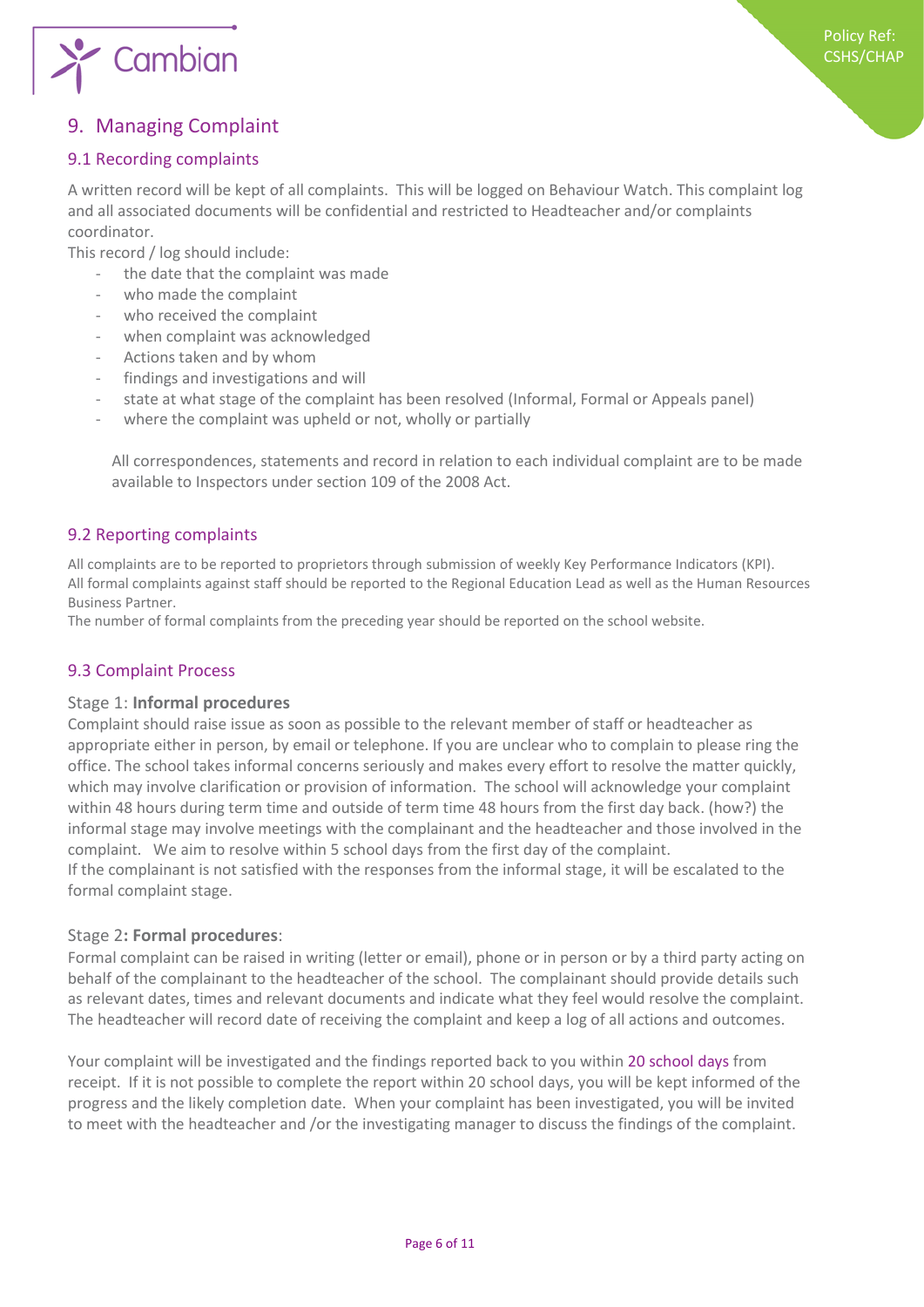

In some cases, depending on the nature of the complaint, it may be more appropriate for the complaint to be investigated by someone independent of the school.

*Any Complaints against headteacher should be raised to the Education Lead for SEMH Schools Kicha Mitchell [Kicha.mitchell@cambiangroup.com](mailto:Kicha.mitchell@cambiangroup.com) in the first instance. Where the complaint has not been resolved informally, a suitable skilled and impartial senior staff not connected to the school will be appointed by the Managing Director for Education to investigate and provide findings and recommendations at the end of their investigation.*

If complainant feels unable to raise concerns directly to the school, they may contact the company via the following address:

> The Cambian Group Metropolitan House 3 Darkes Lane Hertfordshire EN6 1AG

Upon receipt of your complaint an Operational Director will contact you

#### **Stage 3: Review Panel**

Where complainant is not satisfied with the response to the complaint at the formal stage, our complaints procedures makes provision for a hearing before a panel appointed by or on behalf of the proprietor. The appeal process involves a panel of three people who are not connected operationally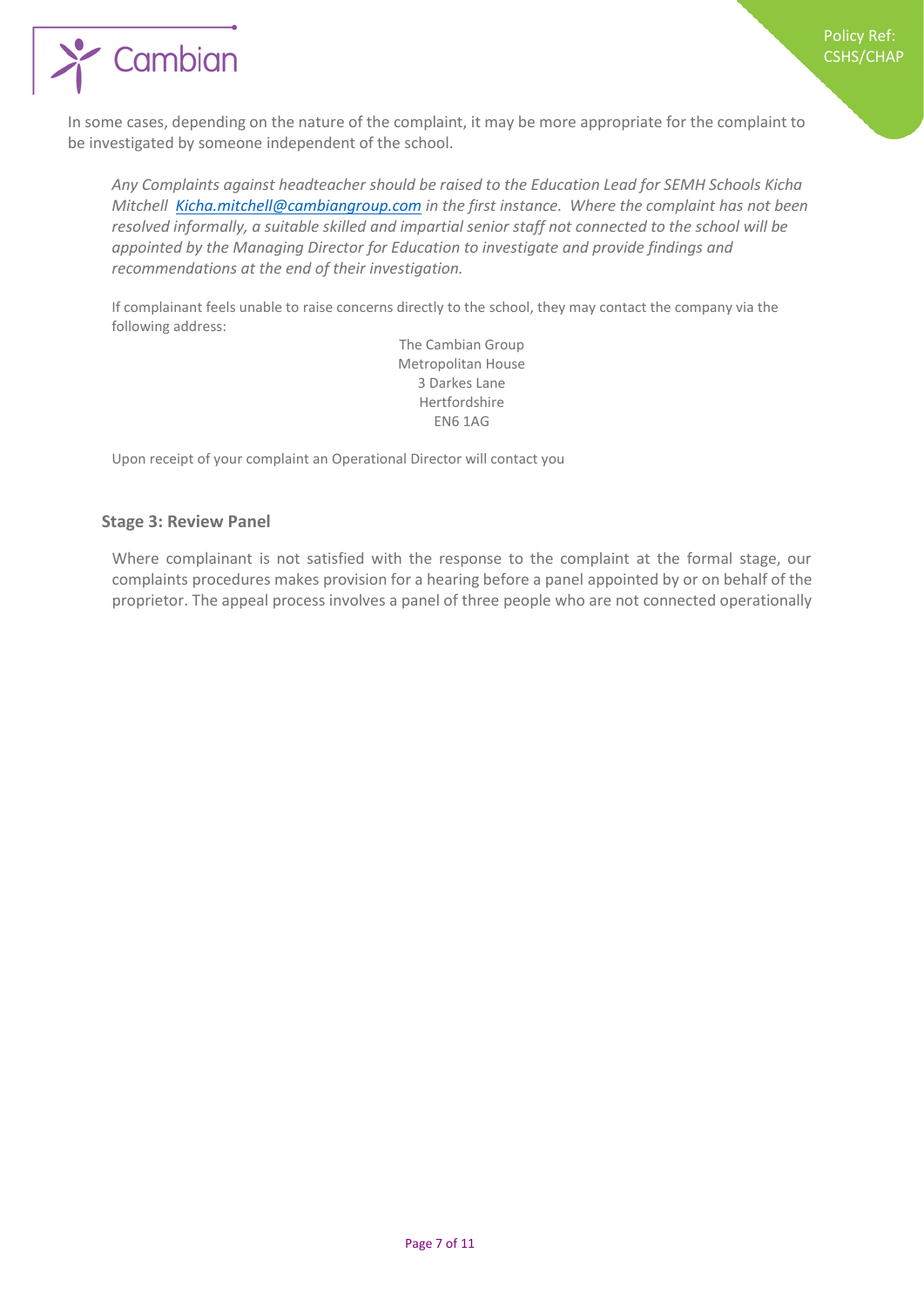$\sum_{i=1}^{\infty}$  Cambian

with the school. One member of the panel is not connected or employed by Cambian Group). Cambian commissions National Youth Advocacy Service (NYAS) to provide this service.

The complainant will be invited to attend the appeal process meeting and may bring someone with you; media representative is not allowed. The meeting will be held in private; electronic recordings

of meetings and conversations are not permitted. The panel, complainant and school representative will be given the chance to reply to questions.

The findings and recommendations will be shared with the complainant, the individual who is subject of the complaints and made available to proprietors and headteacher.

The decision of the appeal process is final.

If the school has not resolved the complaint to your satisfaction, you may wish to complaint to the local authority. If the school or local authority cannot resolve the complaint, you can complaint to the Department for Education (DfE).

[Contact the Department for Education -](https://form.education.gov.uk/service/Contact_the_Department_for_Education) Contact type - DFE Online Forms

#### 10.Anonymous Complaints

We will not normally investigate anonymous complaints. We are required to report progress updates to the complainant, which we are unable to do under such circumstances. However, if appropriate, the Headteacher or Regional Lead will determine whether the complaint warrants further investigation.

#### 11.Managing Serial and Unreasonable Complaints

Devon School is committed to dealing with all complaints fairly and impartially and to providing a high-quality service to those who complain. We will not normally limit the contact complainants have with our school however, we will act to protect staff from behaviours that are deemed unacceptable behaviours such as verbal or physical abusive, offensive or threatening behaviours or threats. Any behaviour that which hinders our consideration of complaints because of the frequency or nature of the complainant's contact with the school will be deemed unreasonable. This includes but is limited to:

- refusal to articulate their complaint or specify the grounds of a complaint or the outcomes sought by raising the complaint, despite offers of assistance or being unco-operative with the complaint's investigation process
- refusal to accept that certain issues are not within the scope of the complaint's procedure
- insisting on the complaint being dealt with in a manner that is not in line the complaint's procedure or good practice. or seeks an unrealistic outcome
- introducing trivial or irrelevant information which they expect to be considered and commented on and /or raises large numbers of detailed but unimportant questions and insists they are fully answered, often immediately and to their own timescales
- making unjustified complaints about staff who are trying to deal with the issues and seeks to have them replaced
- changes the basis of the complaint as the investigation proceeds
- repeatedly makes the same complaint (despite previous investigations or responses concluding that the complaint is groundless or has been addressed)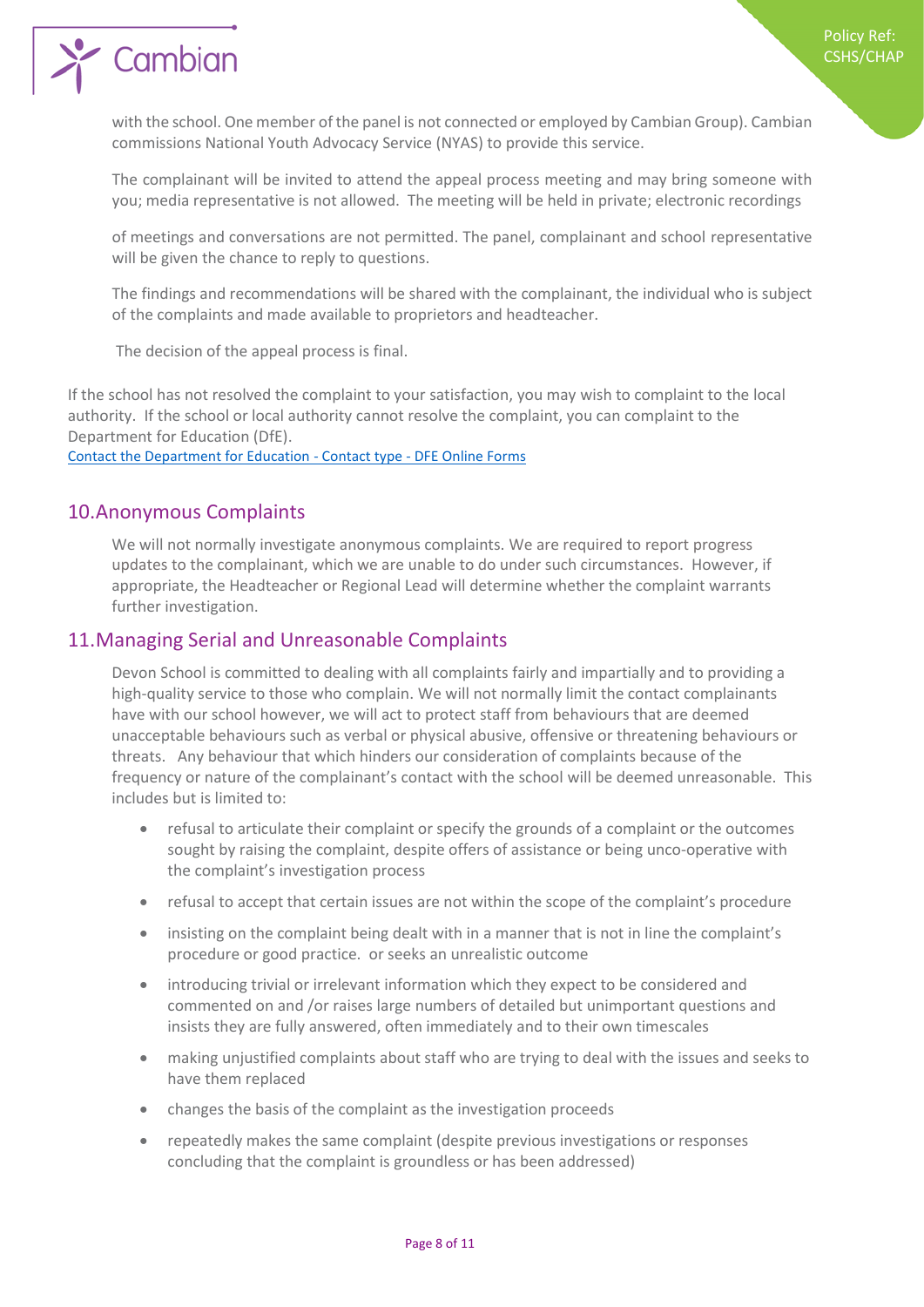

- refuses to accept the findings of the investigation into that complaint where the school's complaint procedure has been fully and properly implemented and completed
- makes excessive demands on school time by frequent, lengthy and complicated contact with staff regarding the complaint in person, in writing, by email and by telephone while the complaint is being dealt with

Policy Ref: CSHS/CHAP

- makes direct and frequent contact with staff outside of school hours and expects an immediate response
- knowingly provides falsified information
- publishes unacceptable information on social media or other public forums.

Complainants should try to limit their communication with the school whilst the complaint is being progressed. It is not helpful if repeated correspondence is sent either by letter, phone, email or text as it could delay the outcome being reached.

Whenever possible, the Headteacher or Regional Lead for Education will discuss any concerns with the complainant informally before applying an 'unreasonable' marking.

If unreasonable behaviour and/or expectations continue, the Headteacher will write to the complainant explaining that their behaviour is unreasonable and respectfully ask them to reconsider their approach. For complainants who excessively contact Devon School, causing a significant level of disruption, we may specify methods of communication and limit the number of contacts in a communication plan; this will be reviewed after six months and the outcome shared to the complainant via letter.

In response to any serious incident of aggression or violence, we will immediately inform the police and communicate our actions in writing.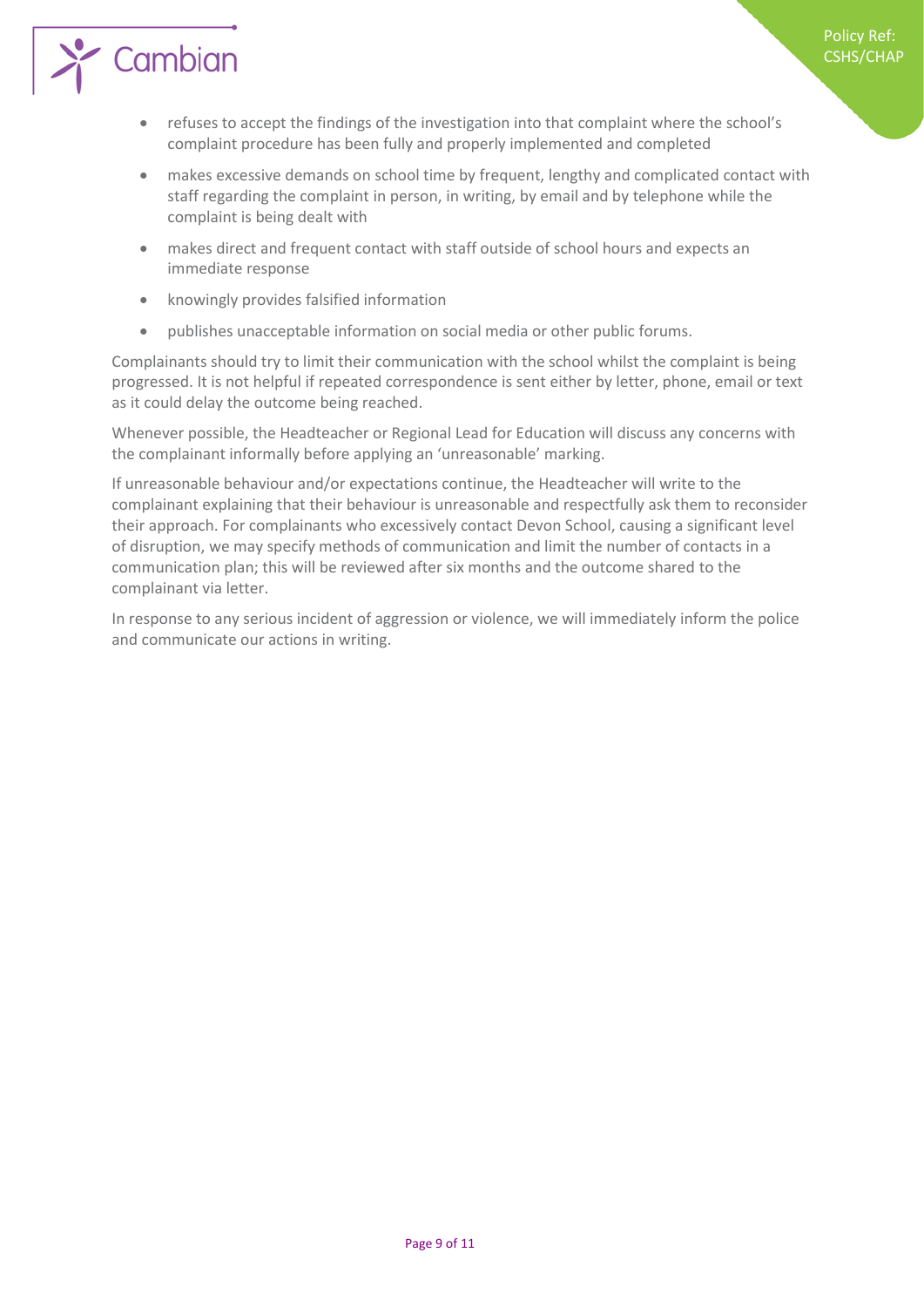

# Who should I talk to if I have a question, concern or complaint?

Policy Ref: CSHS/CHAP

# 12. Appendix A – Complaints Flowchart



school, they may contact the company via the following address: The Cambian Group Metropolitan House 3 Darkes Lane Hertfordshire EN6 1AG Upon receipt of your complaint an Operational Director will

contact you